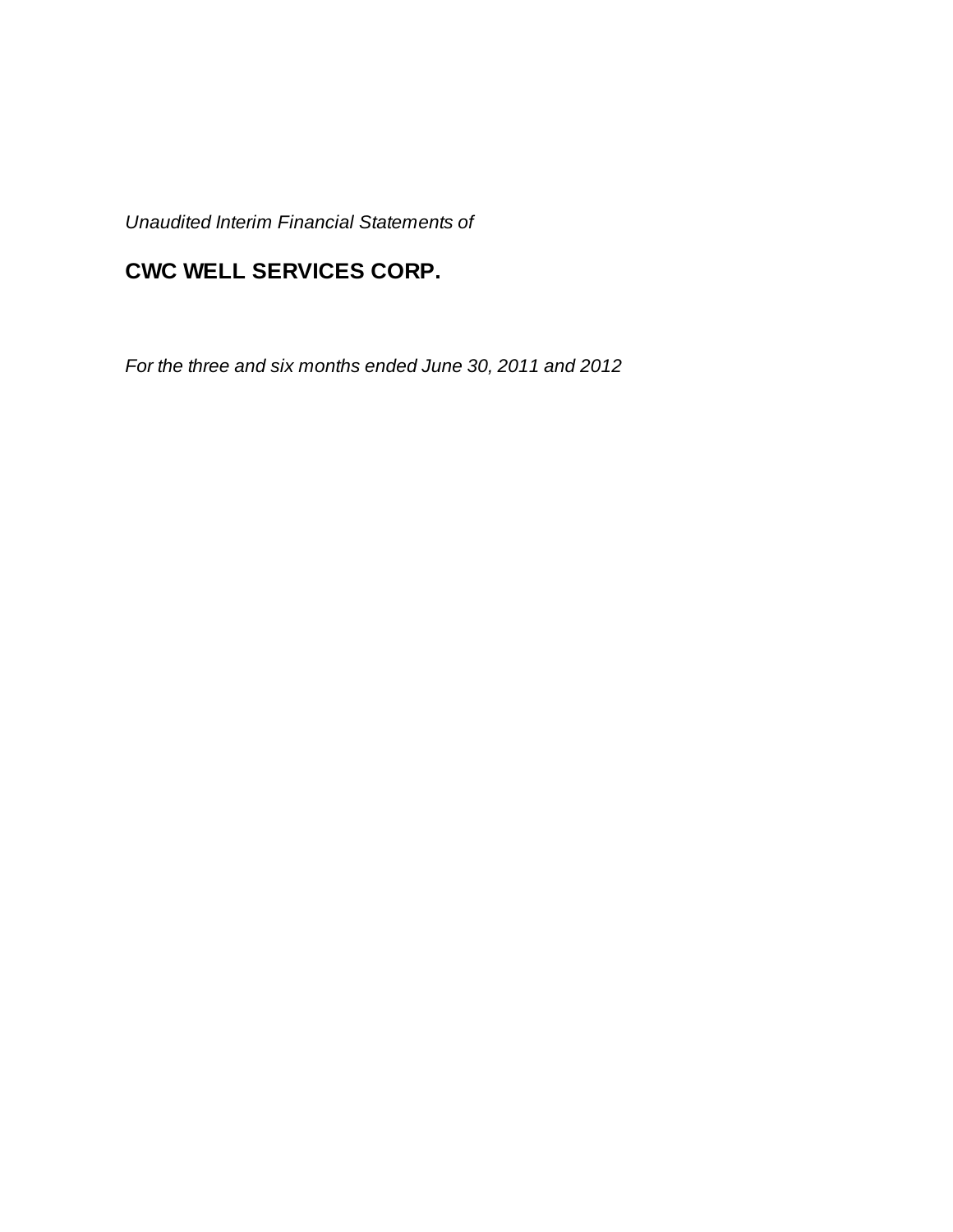## **STATEMENT OF FINANCIAL POSITION CWC Well Services Corp.**

*As at June 30, 2012 and December 31, 2011 (unaudited)*

| in thousands of Canadian dollars            | <b>Note</b> | <b>June 30,</b><br>2012 | December 31,<br>2011 |
|---------------------------------------------|-------------|-------------------------|----------------------|
|                                             |             |                         |                      |
| <b>ASSETS</b>                               |             |                         |                      |
| <b>Current assets</b>                       |             |                         |                      |
| Marketable securities                       |             | \$<br>34                | \$<br>43             |
| Accounts receivable                         |             | 15,812                  | 28,850               |
| Loans to employees                          |             | 162                     |                      |
| Inventory                                   |             | 2,374                   | 2,441                |
| Prepaid expenses and deposits               |             | 332                     | 289                  |
|                                             |             | 18,714                  | 31,623               |
| <b>Property and equipment</b>               |             | 128,015                 | 126,919              |
| Loans to employees                          |             |                         | 160                  |
| <b>Deferred tax asset</b>                   |             | 185                     | 1,072                |
|                                             |             | \$<br>146,914           | \$<br>159,774        |
|                                             |             |                         |                      |
| <b>LIABILITIES AND SHAREHOLDERS' EQUITY</b> |             |                         |                      |
| <b>Current liabilities</b>                  |             |                         |                      |
| <b>Bank indebtedness</b>                    | 6           | \$<br>4,612             | \$<br>1,810          |
| Accounts payable and accrued liabilities    |             | 6,659                   | 7,399                |
| Dividends payable                           | 7           | 5,054                   |                      |
| Current portion of long-term debt           | 6           | 6,868                   | 8,377                |
|                                             |             | 23,193                  | 17,586               |
| Long-term debt                              | 6           | 25,247                  | 39,564               |
|                                             |             | 48,440                  | 57,150               |
|                                             |             |                         |                      |
| <b>SHAREHOLDERS' EQUITY</b>                 |             |                         |                      |
| <b>Share capital</b>                        | 8           | 108,138                 | 109,143              |
| <b>Contributed surplus</b>                  |             | 5,452                   | 5,236                |
| <b>Deficit</b>                              |             | (15, 116)               | (11, 755)            |
|                                             |             | 98,474                  | 102,624              |
|                                             |             |                         |                      |
|                                             |             | \$<br>146,914           | \$<br>159,774        |
|                                             |             |                         |                      |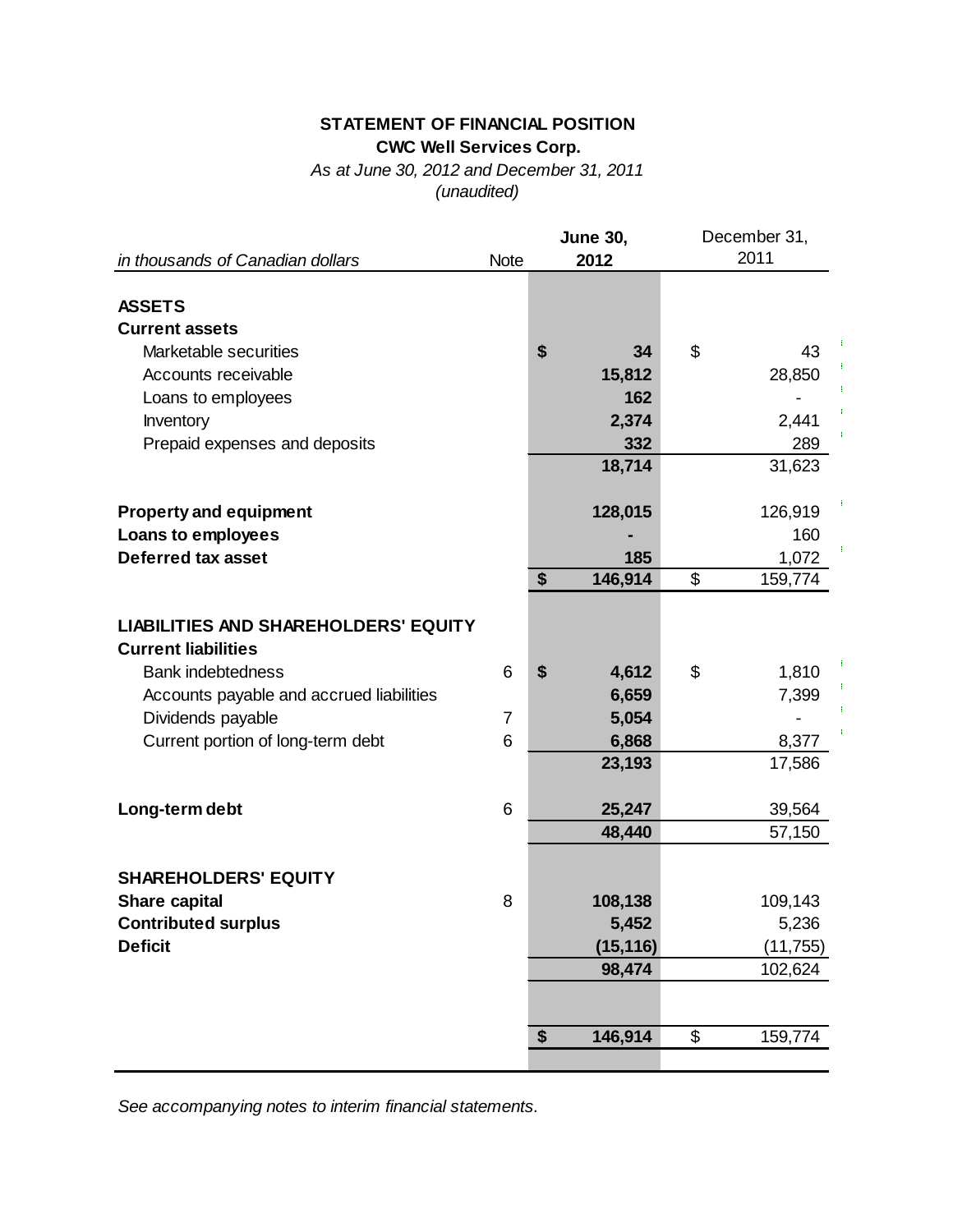#### **STATEMENT OF COMPREHENSIVE INCOME**

**CWC Well Services Corp.**

*For the three and six months ended June 30, 2012 and 2011*

*(unaudited)*

|                                                   | Three Months Ended June 30, |   |      |         |      |        | Six Months Ended June 30, |        |  |
|---------------------------------------------------|-----------------------------|---|------|---------|------|--------|---------------------------|--------|--|
| in thousands of Canadian dollars<br><b>Note</b>   | 2012                        |   | 2011 |         | 2012 |        |                           | 2011   |  |
| <b>REVENUE</b>                                    | \$<br>17,143                |   | \$   | 12,987  | \$   | 56,049 | \$                        | 42,290 |  |
| <b>EXPENSES</b>                                   |                             |   |      |         |      |        |                           |        |  |
| Direct operating expenses                         | 13,191                      |   |      | 9,205   |      | 37,266 |                           | 26,863 |  |
| Selling and administrative expenses               | 3,368                       |   |      | 2,513   |      | 7,134  |                           | 5,718  |  |
| Stock based compensation                          | 218                         |   |      | 316     |      | 402    |                           | 466    |  |
| Finance costs                                     | 705                         |   |      | 938     |      | 1,474  |                           | 1,585  |  |
| Depreciation                                      | 3,114                       |   |      | 2,920   |      | 6,971  |                           | 6,279  |  |
| Loss on disposal of equipment                     | 61                          |   |      | 41      |      | 107    |                           | 35     |  |
| Unrealized loss on marketable securities          |                             | 9 |      | 10      |      | 9      |                           | 15     |  |
|                                                   | 20,666                      |   |      | 15,943  |      | 53,363 |                           | 40,961 |  |
| <b>NET (LOSS) INCOME BEFORE TAXES</b>             | (3, 523)                    |   |      | (2,956) |      | 2,686  |                           | 1,329  |  |
| DEFERRED INCOME TAX (RECOVERY) EXPENSE            | (797)                       |   |      |         |      | 887    |                           |        |  |
| NET (LOSS) INCOME AND COMPREHENSIVE (LOSS) INCOME | (2, 726)                    |   |      | (2,956) |      | 1,799  |                           | 1,329  |  |
| <b>NET (LOSS) INCOME PER SHARE</b>                |                             |   |      |         |      |        |                           |        |  |
| Basic and diluted (loss) earnings per share<br>9  | (0.02)<br>\$                |   | S    | (0.02)  | \$   | 0.01   | S                         | 0.01   |  |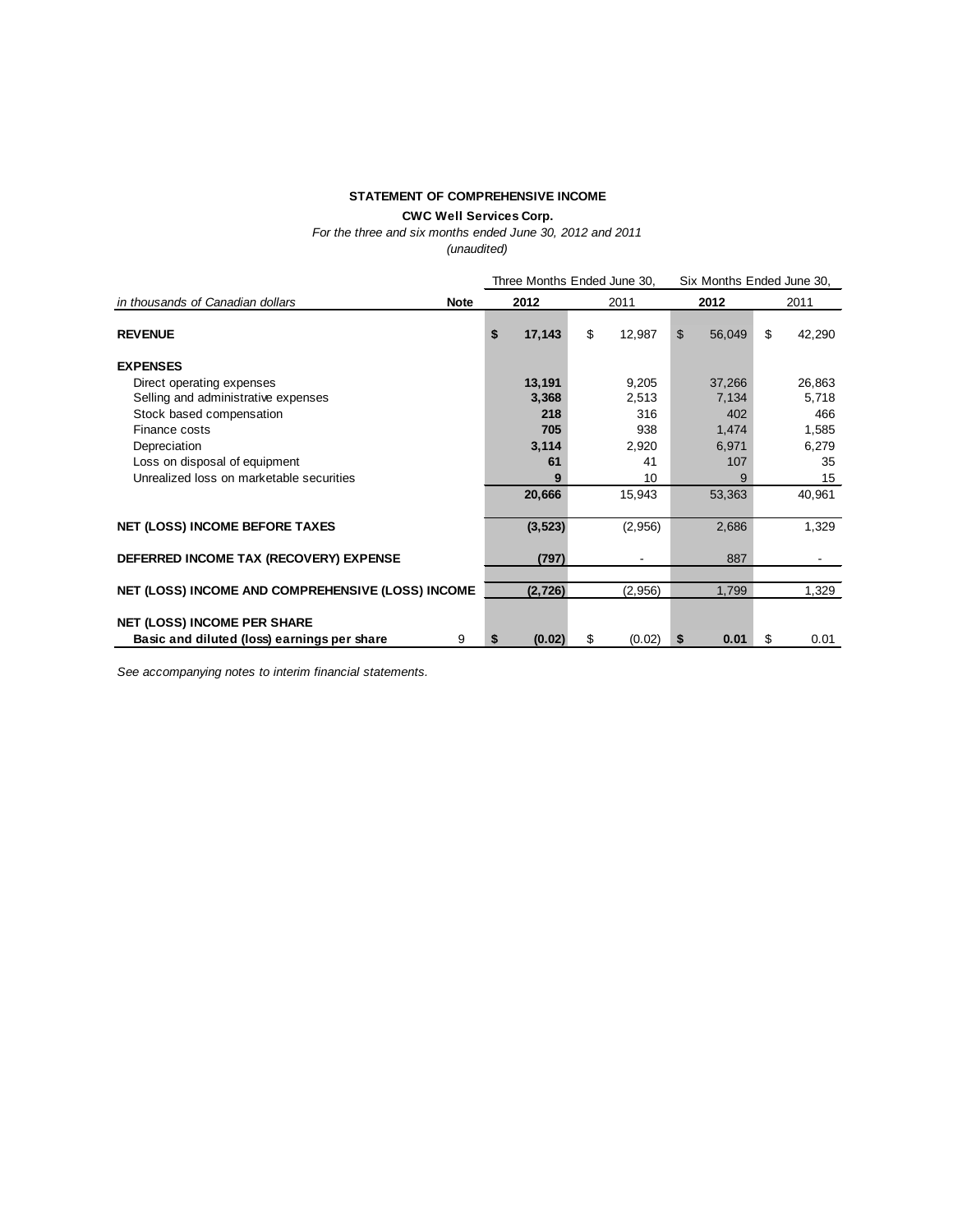#### **STATEMENT OF CHANGES IN EQUITY**

**CWC Well Services Corp.**

*For the six months ended June 30, 2012 and 2011*

*(unaudited)*

|                                                       |      |               |                | <b>Share</b> |              | Contributed    |                |                |                     |
|-------------------------------------------------------|------|---------------|----------------|--------------|--------------|----------------|----------------|----------------|---------------------|
| in thousands                                          | Note | <b>Shares</b> |                | Capital      |              | <b>Surplus</b> |                | <b>Deficit</b> | <b>Total Equity</b> |
| Balance at January 1, 2011                            |      | 158,739       | \$             | 110,774      | \$           | 3,657          | \$             | (24, 445)      | \$<br>89,986        |
| Net income and comprehensive income for the period    |      |               |                |              |              |                |                | 1,329          | 1,329               |
| Transactions with owners, recorded directly in equity |      |               |                |              |              |                |                |                |                     |
| Stock based compensation                              |      |               |                |              |              | 466            |                |                | 466                 |
| Shares issued                                         |      | 55            |                | 23           |              | (9)            |                |                | 14                  |
| Shares redeemed                                       | 8    | (2,050)       |                | (1, 415)     |              | 798            |                |                | (617)               |
| Balance at June 30, 2011                              |      | 156,744       | \$             | 109,382      | \$           | 4,912          | \$             | (23, 116)      | \$<br>91,178        |
|                                                       |      |               |                |              |              |                |                |                |                     |
| Balance at January 1, 2012                            |      | 156,444       | $\mathfrak{S}$ | 109,143      | $\mathbb{S}$ | 5,236          | $\mathfrak{L}$ | (11, 755)      | \$<br>102,624       |
| Net income and comprehensive income for the period    |      |               |                |              |              |                |                | 1,799          | 1,799               |
| Transactions with owners, recorded directly in equity |      |               |                |              |              |                |                |                |                     |
| Stock based compensation                              |      |               |                |              |              | 368            |                |                | 368                 |
| Shares issued                                         | 8    | 93            |                | 38           |              | (15)           |                |                | 23                  |
| Shares redeemed                                       | 8    | (1, 513)      |                | (1,043)      |              | (137)          |                |                | (1, 180)            |
| Dividends declared                                    | 7    |               |                |              |              |                |                | (5, 160)       | (5, 160)            |
| Balance at June 30, 2012                              |      | 155,024       | S.             | 108,138      | \$           | 5,452          | \$             | (15, 116)      | \$<br>98,474        |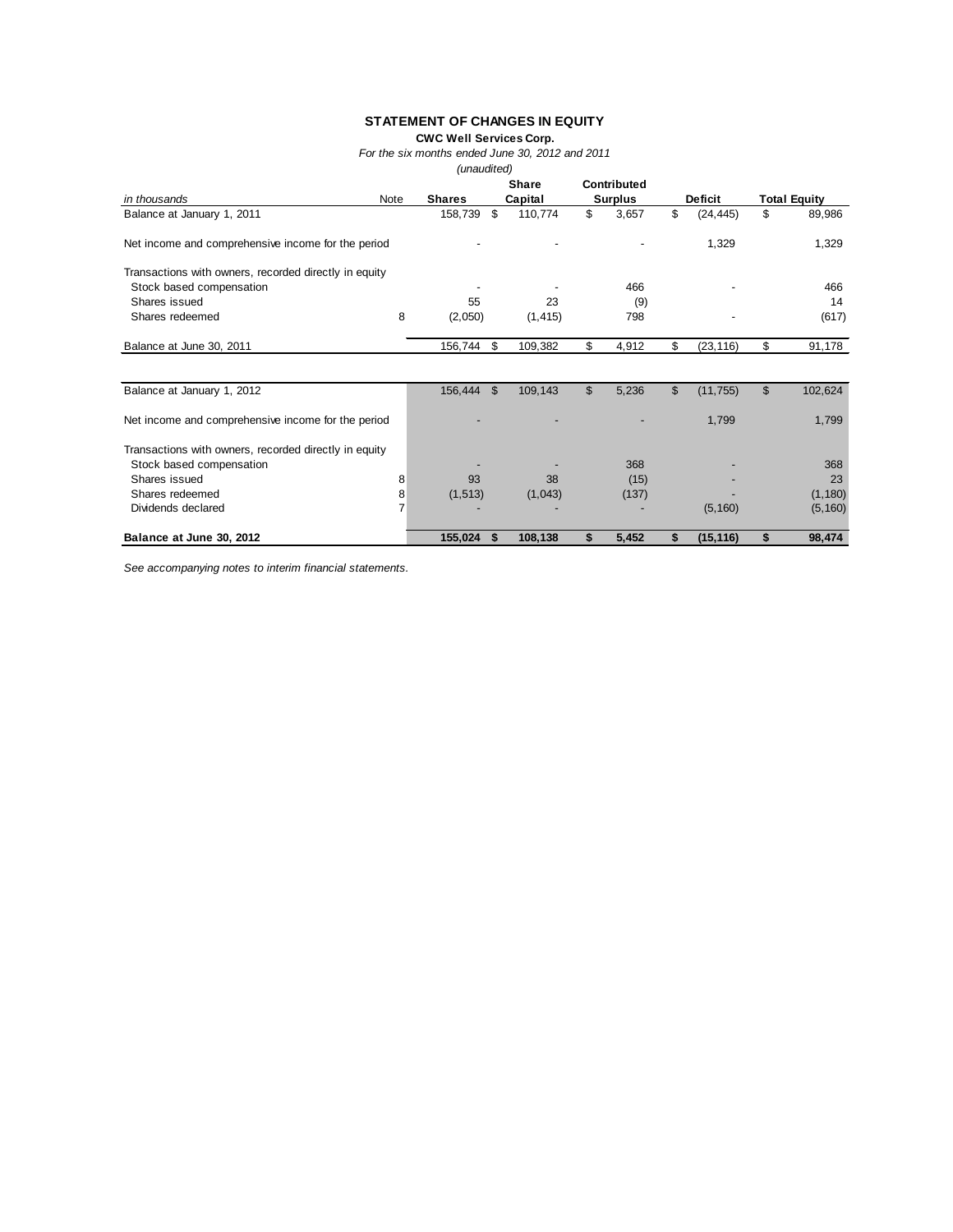## **STATEMENT OF CASH FLOWS**

**CWC Well Services Corp.**

*For the six months ended June 30, 2012 and 2011*

*(unaudited)*

| in thousands of Canadian dollars                      | Note | 2012        | 2011                    |
|-------------------------------------------------------|------|-------------|-------------------------|
| <b>CASH PROVIDED BY (USED IN):</b>                    |      |             |                         |
| <b>OPERATING:</b>                                     |      |             |                         |
| Net income                                            |      | \$<br>1,799 | \$<br>1,329             |
| Adjustments for:                                      |      |             |                         |
| Stock based compensation                              |      | 402         | 466                     |
| Interest on employee loans                            |      | (1)         | (2)                     |
| Finance costs                                         |      | 1,474       | 1,585                   |
| Loss on disposal of equipment                         |      | 107         | 35                      |
| Unrealized loss on marketable securities              |      | 9           | 15                      |
| Deferred income tax expense                           |      | 887         |                         |
| Depreciation                                          |      | 6,971       | 6,279                   |
|                                                       |      | 11,648      | 9,707                   |
| Change in non-cash working capital                    | 10   | 12,182      | 6,222                   |
|                                                       |      | 23,830      | 15,929                  |
|                                                       |      |             |                         |
| <b>INVESTING:</b>                                     |      |             |                         |
| Acquisitions                                          |      |             | (38,000)                |
| Purchase of equipment                                 |      | (8, 587)    | (1, 577)                |
| Proceeds on sale of equipment                         |      | 450         | 26                      |
|                                                       |      | (8, 137)    | (39, 551)               |
|                                                       |      |             |                         |
| <b>FINANCING:</b>                                     |      |             |                         |
| Issue of long-term debt                               |      |             | 56,500                  |
| Repayment of long-term debt                           |      | (15, 750)   | (30,000)                |
| Increase (decrease) in bank indebtedness              |      | 2,802       | (954)                   |
| Finance costs paid                                    |      | (143)       | (420)                   |
| Interest paid                                         |      | (1, 372)    | (1, 255)                |
| Finance lease repayments                              |      | (73)        | (65)                    |
| Common shares repurchased, net of proceeds on options | 8    | (1, 157)    | (184)                   |
|                                                       |      | (15, 693)   | 23,622                  |
|                                                       |      |             |                         |
| <b>CHANGE IN CASH</b>                                 |      |             |                         |
| <b>CASH, BEGINNING OF PERIOD</b>                      |      | \$<br>÷,    | $\overline{\mathbb{S}}$ |
| <b>CASH, END OF PERIOD</b>                            |      |             |                         |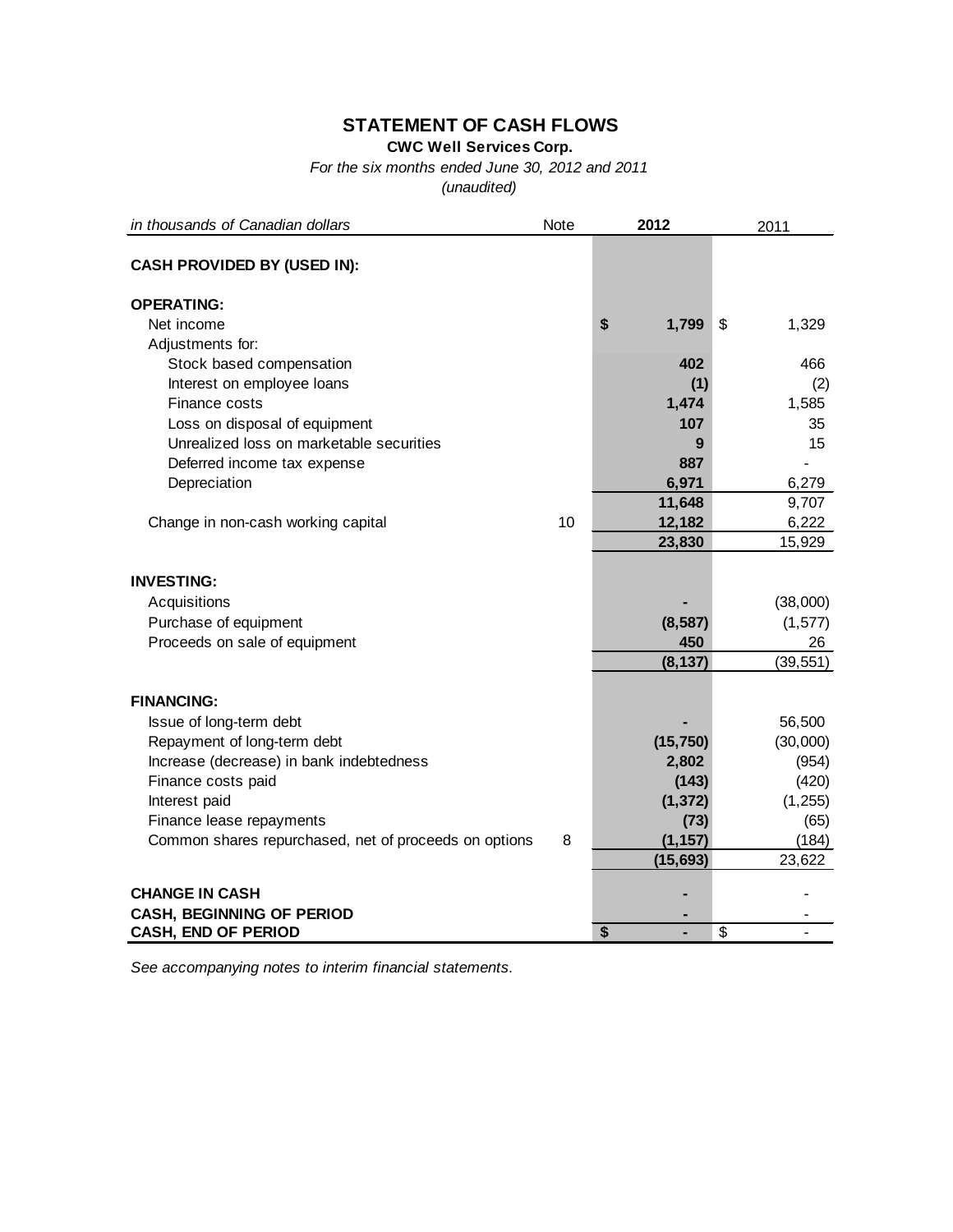Notes to the interim financial statements Three and six month periods ended June 30, 2012 and 2011 (unaudited) (Amounts in thousands, except per share amounts)

#### **1. Reporting entity:**

CWC Well Services Corp. ("CWC" or the "Company") is incorporated under the Canada Business Corporations Act. The address of the Company's registered office is Suite 755, 255 –  $5<sup>th</sup>$  Avenue Southwest, Calgary, Alberta, Canada. The Company is an oilfield services company providing production services to oil and gas exploration and development companies throughout the Western Canadian Sedimentary Basin.

#### **2. Basis of presentation:**

#### (a) **Statement of compliance**

These interim financial statements have been prepared in accordance with IAS 34 *Interim Financial Reporting* and do not include all of the information required for full annual financial statements.

These interim financial statements were approved by the Board of Directors on August 13, 2012.

#### (b) **Use of estimates and judgments**

The preparation of the interim financial statements requires management to make judgements, estimates and assumptions that affect the application of accounting policies and the reported amounts of assets and liabilities, income and expense. Actual results may differ from these estimates.

In preparing these interim financial statements, the significant judgments made by management in applying the Company's accounting policies and the key sources of estimation uncertainty were the same as those that applied to the financial statements as at and for the year ended December 31, 2011.

#### **3. Seasonality of operations:**

The Company's operations are located in Western Canada. The ability to move heavy equipment safely and efficiently in Western Canadian oil and natural gas fields is dependent on weather conditions. Activity levels during the first quarter are typically the most robust as the frost creates a stable ground mass that allows for easy access to well sites and easier service rig movement. The second quarter is traditionally the slowest due to road bans during spring break-up. When winter's frost leaves the ground, it renders many secondary roads incapable of supporting the weight of heavy equipment until they have thoroughly dried out. Road bans during this time restrict service rig and support equipment access to well sites. The third quarter has more activity as the summer months are typically drier than the second quarter. The fourth quarter is again quite active as winter temperatures freeze the ground once more maximizing site access. However, there may be temporary halts to operations in extreme cold weather when the temperature falls below -35C.

#### **4. Significant accounting policies:**

Except as described below, the accounting policies applied by the Company in these interim financial statements are the same as those applied by the Company in its financial statements as at and for the year ended December 31, 2011.

#### **(a) Accounting policies for new transactions and events**

#### **Dividends**

Dividends on shares are recognized in the Company's financial statements in the period in which the dividends are declared and approved by the Board of Directors of the Company.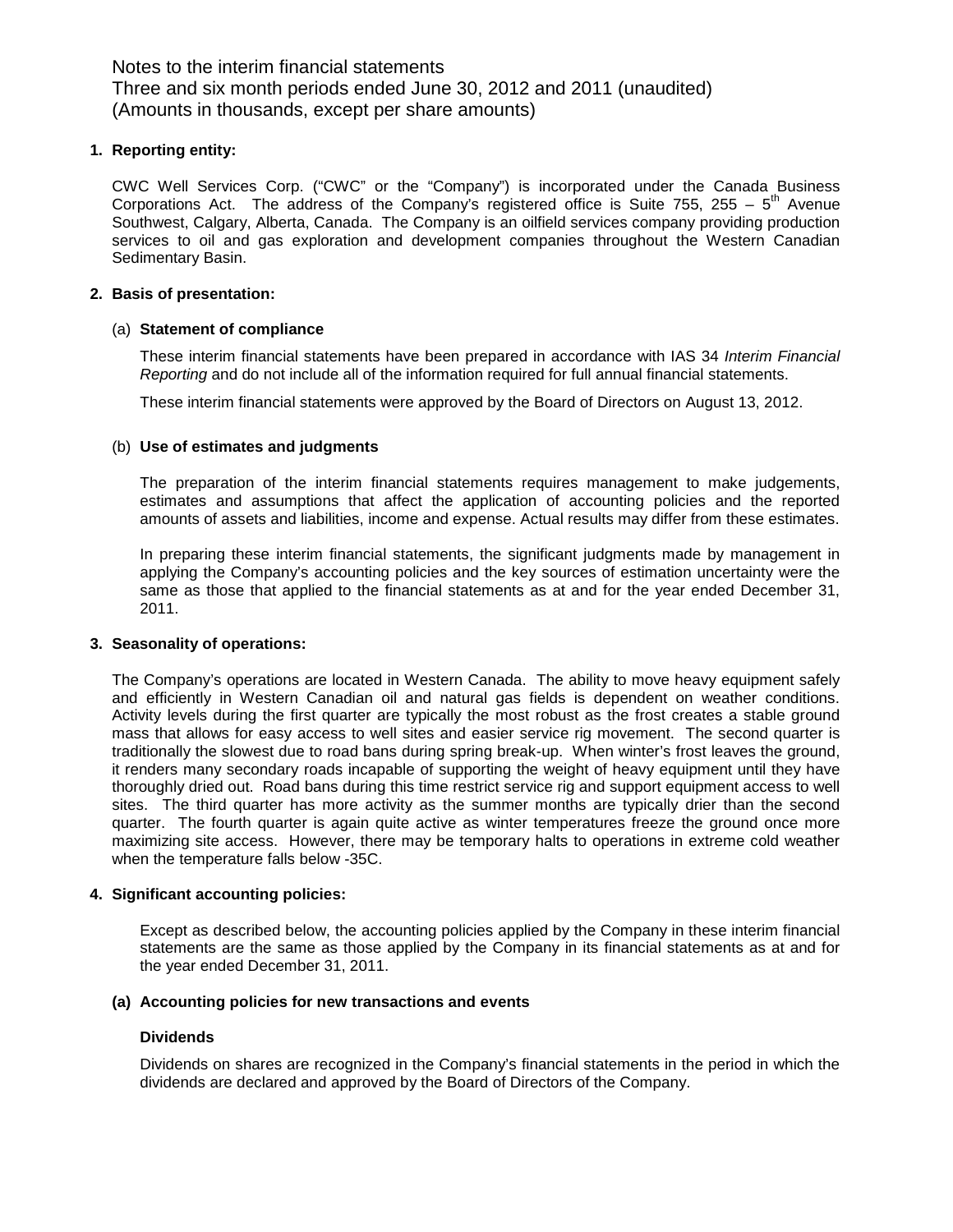#### **5. Operating segments:**

The Company operates in two primary segments within the service industry in Western Canada: Well Servicing and Other Oilfield Services. The Well Servicing segment provides well services through the use of service rigs and coil tubing units. The Other Oilfield Services segment provides snubbing and production testing, primarily providing support services to the well service business.

The amounts related to each industry segment are as follows:

|                                                 | <b>Other Oilfield</b> |                 |           |          |  |  |  |  |
|-------------------------------------------------|-----------------------|-----------------|-----------|----------|--|--|--|--|
| THREE MONTHS ENDED JUNE 30, 2012                | <b>Well Servicing</b> | <b>Services</b> | Corporate | Total    |  |  |  |  |
|                                                 |                       |                 |           |          |  |  |  |  |
| Revenue                                         | 16,237                | 906             | -         | 17,143   |  |  |  |  |
| Finance costs                                   |                       |                 | 705       | 705      |  |  |  |  |
| Net income (loss) before depreciation and taxes | 2,227                 | (456)           | (2, 180)  | (409)    |  |  |  |  |
| Depreciation                                    | 2,678                 | 290             | 146       | 3.114    |  |  |  |  |
| Net loss before tax                             | (451)                 | (746)           | (2,326)   | (3, 523) |  |  |  |  |
| Income tax recovery                             |                       |                 | 797       | 797      |  |  |  |  |
| Net loss after tax                              | (451)                 | (746)           | (1,529)   | (2,726)  |  |  |  |  |
| Property and equipment                          | 117,735               | 9,230           | 1.050     | 128,015  |  |  |  |  |
| Capital expenditures                            | 2,956                 | 278             | 171       | 3,405    |  |  |  |  |

| THREE MONTHS ENDED JUNE 30, 2011                | <b>Well Servicing</b> | <b>Services</b> | Corporate | Total   |
|-------------------------------------------------|-----------------------|-----------------|-----------|---------|
| Revenue                                         | 11,396                | 1,591           |           | 12,987  |
| Finance costs                                   |                       |                 | 938       | 938     |
| Net income (loss) before depreciation and taxes | 2,366                 | (288)           | (2, 114)  | (36)    |
| Depreciation and amortization                   | 2,222                 | 552             | 146       | 2.920   |
| Net income (loss) before taxes                  | 144                   | (840)           | (2,260)   | (2,956) |
| Income taxes                                    |                       |                 |           |         |
| Net income (loss)                               | 144                   | (840)           | (2,260)   | (2,956) |
| Property and equipment                          | 120.273               | 16.134          | 739       | 137.146 |
| Acquisitions through business combinations      | 38,000                |                 |           | 38,000  |
| Capital expenditures                            | 771                   | 31              | 60        | 862     |

| SIX MONTHS ENDED JUNE 30, 2012                  | <b>Well Servicing</b> | <b>Services</b> | Corporate | Total   |
|-------------------------------------------------|-----------------------|-----------------|-----------|---------|
|                                                 |                       |                 |           |         |
| Revenue                                         | 50,751                | 5,298           |           | 56,049  |
| <b>Finance costs</b>                            |                       |                 | 1.474     | 1,474   |
| Net income (loss) before depreciation and taxes | 13,434                | 671             | (4, 448)  | 9,657   |
| Depreciation                                    | 6,062                 | 629             | 280       | 6,971   |
| Net income (loss) before tax                    | 7,372                 | 42              | (4, 728)  | 2,686   |
| Income tax expense                              |                       | -               | 887       | 887     |
| Net income (loss)                               | 7.372                 | 42              | (5,615)   | 1.799   |
| Property and equipment                          | 117.735               | 9,230           | 1.050     | 128,015 |
| Capital expenditures                            | 7.850                 | 454             | 283       | 8,587   |

| SIX MONTHS ENDED JUNE 30, 2011                  | <b>Well Servicing</b> | Corporate | Total    |         |
|-------------------------------------------------|-----------------------|-----------|----------|---------|
|                                                 |                       |           |          |         |
| Revenue                                         | 34.490                | 7.800     |          | 42.290  |
| Finance costs                                   |                       |           | 1.585    | 1.585   |
| Net income (loss) before depreciation and taxes | 9,590                 | 1.915     | (3,897)  | 7,608   |
| Depreciation                                    | 4.872                 | 1.117     | 290      | 6.279   |
| Net income (loss)                               | 4.718                 | 798       | (4, 187) | 1.329   |
| Property and equipment                          | 120,273               | 16.134    | 739      | 137,146 |
| Acquisitions through business combinations      | 38,000                |           |          | 38,000  |
| Capital expenditures                            | 1,462                 | 34        | 81       | 1,577   |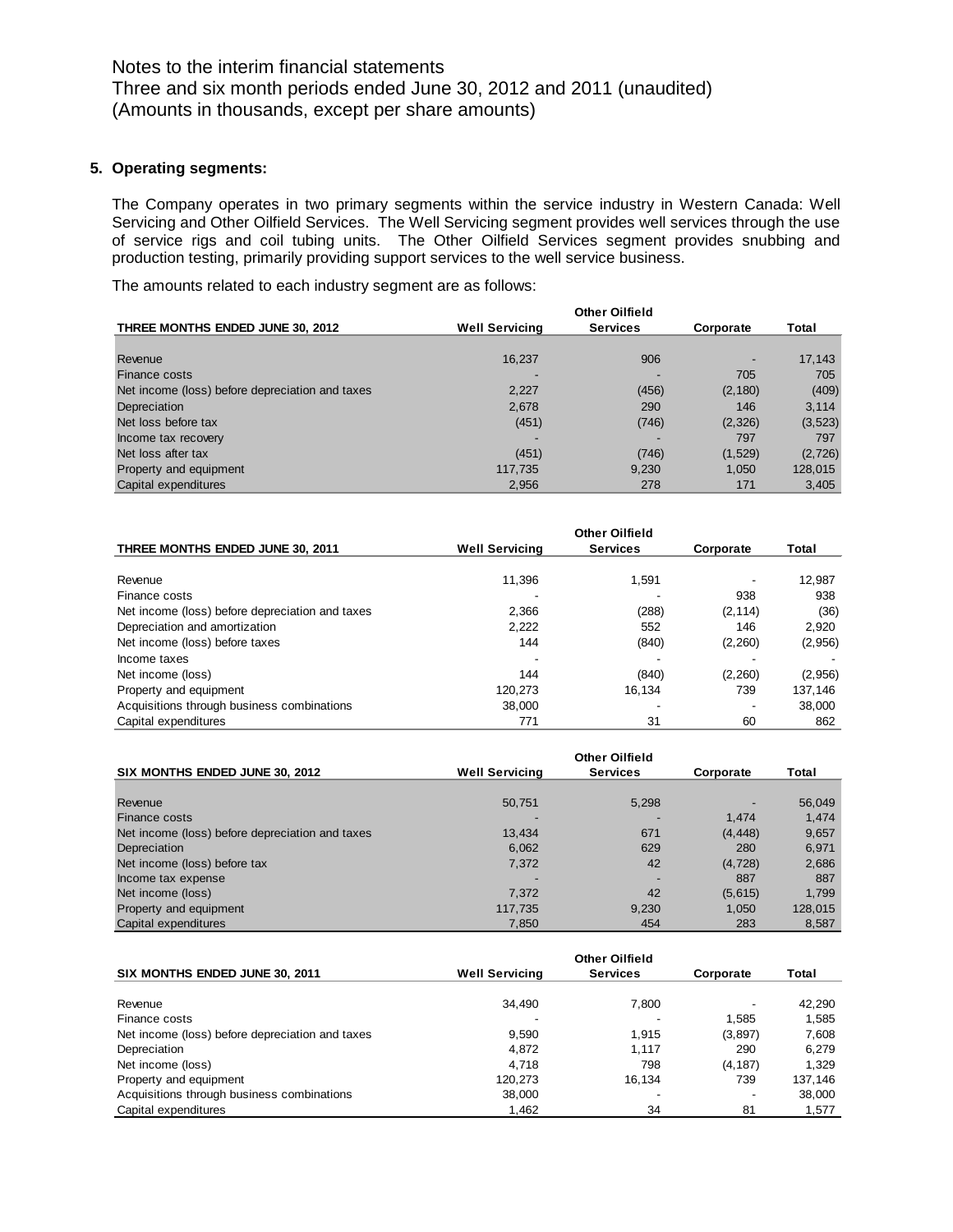Notes to the interim financial statements Three and six month periods ended June 30, 2012 and 2011 (unaudited) (Amounts in thousands, except per share amounts)

#### **6. Loans and borrowings:**

On March 20, 2012, the Company amended the credit facility from a syndicate of lenders which consists of a \$21.75 million non-extendable committed non-revolving facility (\$21.75 million outstanding at June 30, 2012 (December 31, 2011: \$25.5 million)) and a non-extendable committed revolving facility to a maximum of \$46 million (\$10.5 million outstanding at June 30, 2012 (December 31, 2011: \$22.5 million)) each with a maturity date of April 30, 2014. The \$46 million revolving portion of the facility consists of a swing line facility to a maximum of \$5 million with the remainder consisting of prime based loans and bankers acceptances. The amendment accommodated the payment of dividends and increased the maximum available under the facility to \$70.5 million reducing each quarter by the principal payments required on the non-revolving facility. The facility is subject to covenants which are common to these types of arrangements.

As at June 30, 2012, \$4,257 was drawn under the swingline. The Company had funds in trust of \$343, offsetting outstanding cheques of \$698 resulting in a bank indebtedness position of \$4,612 (December 31, 2011: \$1,810).

The Company was in compliance with all debt covenants as at June 30, 2012 and December 31, 2011.

#### **7. Dividends:**

On March 20, 2012, the Company declared dividends of \$0.0325 per common share. The dividend was paid on July 13, 2012 to shareholders of record on June 29, 2012. Dividends payable as at June 30, 2012 is \$5,054 (December 31, 2011 \$NIL).

The Company intends to pay cash dividends to shareholders at a level that supports the sustainability of the Company. Such dividends are at the sole discretion of the Company and its Board of Directors and are subject to numerous factors including, but not limited to, the financial performance of the Company, debt covenants and obligations including credit availability, and the working capital and future capital requirements of the Company.

#### **8. Share capital:**

The Company renewed a Normal Course Issuer Bid ("NCIB") effective April 1, 2012, to purchase from time to time, as it is considered advisable, up to 7,775,196 of its issued and outstanding common shares on the open market through the facilities of the TSX Venture Exchange ("TSXV"). The price that the Company will pay for any common share under the NCIB will be the prevailing market price on the TSXV at the time of such purchase. Common shares acquired under the NCIB will be subsequently cancelled. During the period ended June 30, 2012, the Company purchased 1,512,500 (June 30, 2011: 377,000) shares under the NCIB for total consideration including commissions of \$1,180 (June 30, 2011: \$197). The re-purchased shares were returned to treasury and cancelled.

During the year ended December 31, 2011, 1,672,935 shares were repurchased from a former employee with the consideration being the cancellation of a share purchase loan in the amount of \$419. This transaction has not been reflected in the statement of cash flows as it was a non-cash transaction.

During the period ended June 30, 2012, stock options were exercised resulting in the issuance of 93,334 shares (June 30, 2011: 54,994).